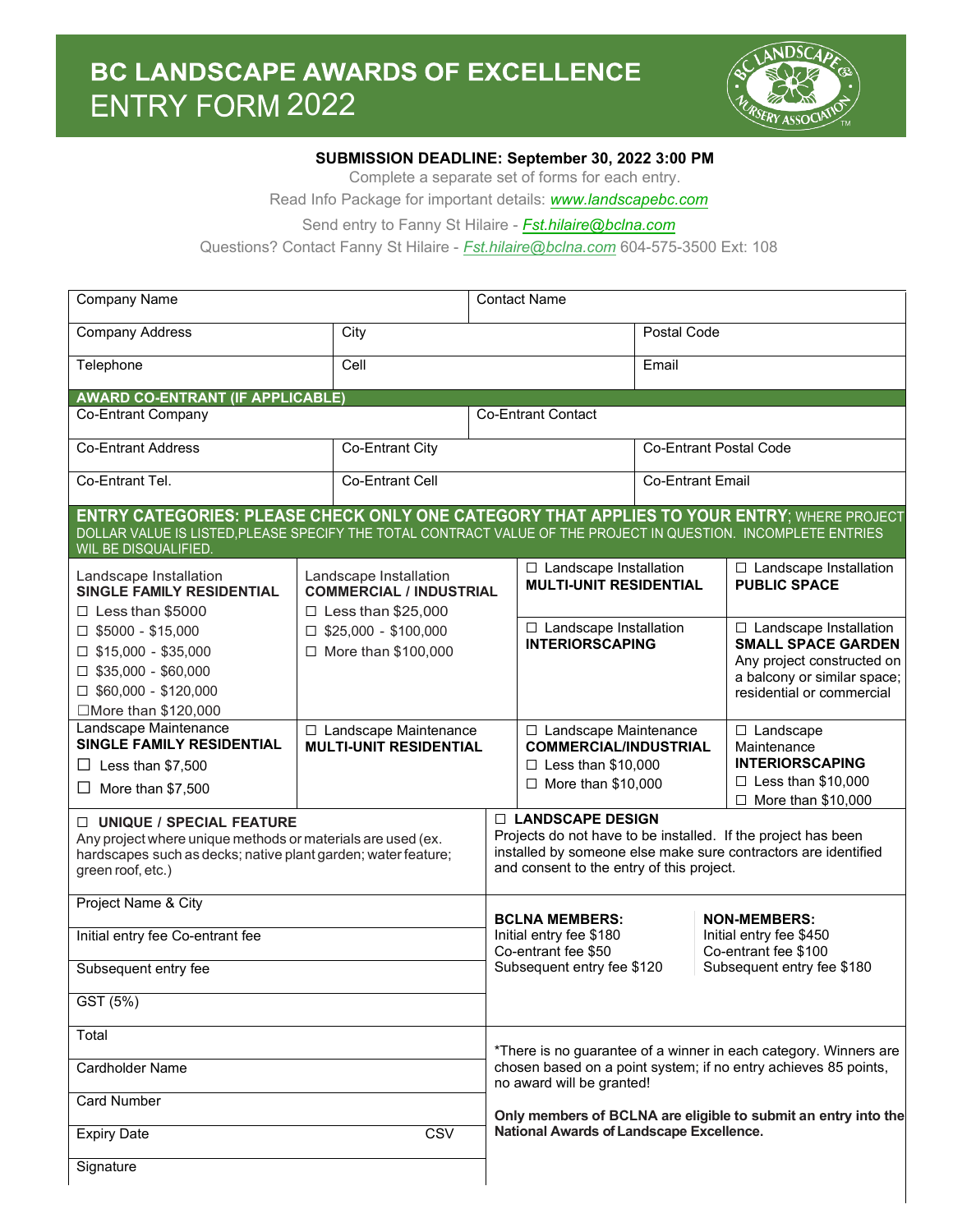| CO-ENTRANT WAIVER WHEN THE DESIGNER OR INSTALLER IS NOT THE ENTRANT AND DOES NOT WISH TO CO-ENTER, THEIR<br>PERMISSION MUST BE GIVEN TO ENTER THE PROJECT                                                                                                                           |
|-------------------------------------------------------------------------------------------------------------------------------------------------------------------------------------------------------------------------------------------------------------------------------------|
| Designer's or Installer's name and company (if not entrant)                                                                                                                                                                                                                         |
| Designer's or Installer's telephone, cell and email                                                                                                                                                                                                                                 |
| I, the undersigned designer/installer of this project, hereby authorize its entry in the BC Landscape Awards of Excellence and the<br>National Awards of Landscape Excellence. I am waiving the option of co-entering and may not enjoy publicity should it win.                    |
| Signature:                                                                                                                                                                                                                                                                          |
| CLIENT CONSENT CLIENT MUST GIVE PERMISSION FOR THEIR PROJECT TO BE ENTERED IN THE PROGRAM                                                                                                                                                                                           |
| Owner's name                                                                                                                                                                                                                                                                        |
| Owner's telephone or cell number                                                                                                                                                                                                                                                    |
| I, the undersigned owner of this property, hereby authorize its entry in the BC Landscape Awards of Excellence and the National<br>Awards of Landscape Excellence. I understand that photos of this landscape may be made public, but my name and address<br>will not be published. |
| Yes, I would consider allowing a tour of my landscape for industry professionals.<br>ப                                                                                                                                                                                              |
| Signature*:                                                                                                                                                                                                                                                                         |
| *Scanned or digital signature is acceptable. Must be accompanied with application.                                                                                                                                                                                                  |
| PROJECT DESCRIPTION 100 WORD MAXIMUM. THIS WILL BE USED FOR PROMOTIONAL PURPOSES FOR WINNING PROJECTS.                                                                                                                                                                              |
|                                                                                                                                                                                                                                                                                     |
|                                                                                                                                                                                                                                                                                     |
|                                                                                                                                                                                                                                                                                     |
|                                                                                                                                                                                                                                                                                     |
|                                                                                                                                                                                                                                                                                     |
|                                                                                                                                                                                                                                                                                     |
|                                                                                                                                                                                                                                                                                     |
|                                                                                                                                                                                                                                                                                     |
| COMPANY BIOGRAPHY 100 WORD MAXIMUM. THIS WILL BE USED FOR PROMOTIONAL PURPOSES FOR WINNING PROJECTS.                                                                                                                                                                                |
|                                                                                                                                                                                                                                                                                     |
|                                                                                                                                                                                                                                                                                     |
|                                                                                                                                                                                                                                                                                     |
|                                                                                                                                                                                                                                                                                     |
|                                                                                                                                                                                                                                                                                     |
|                                                                                                                                                                                                                                                                                     |
|                                                                                                                                                                                                                                                                                     |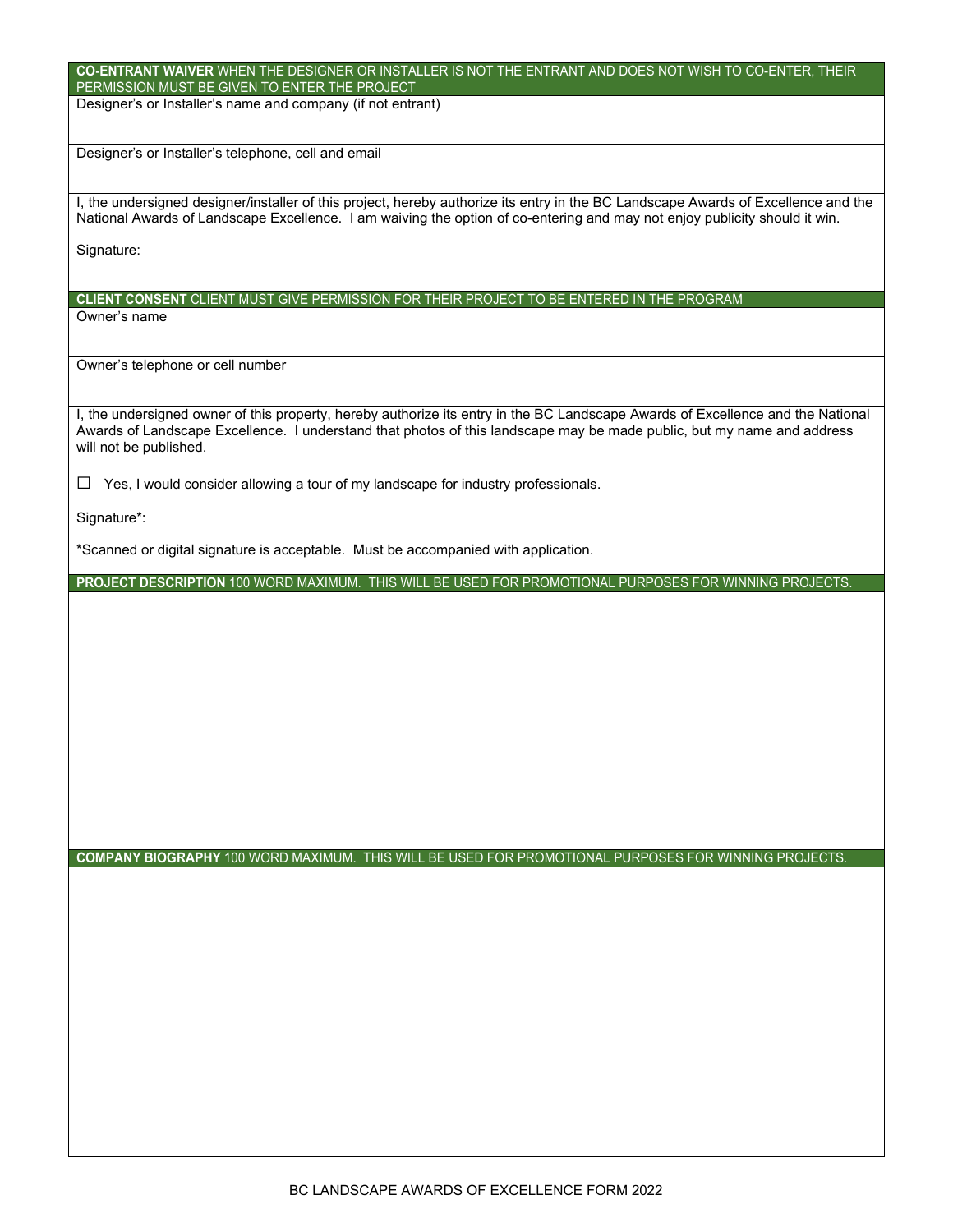| <b>LANDSCAPE &amp; MAINTENANCE QUESTIONNAIRE ONLY</b><br>PLEASE DO NOT INDENTIFY YOUR COMPANY ON THIS FORM                                              |                                                                                                                                       |  |  |  |
|---------------------------------------------------------------------------------------------------------------------------------------------------------|---------------------------------------------------------------------------------------------------------------------------------------|--|--|--|
| Project Name                                                                                                                                            | Project City                                                                                                                          |  |  |  |
|                                                                                                                                                         |                                                                                                                                       |  |  |  |
| Project Location (e.g. front yard, back yard)                                                                                                           | Approximate Site Square Footage                                                                                                       |  |  |  |
| Year Landscape was Installed or Year You Began<br>Maintaining it:                                                                                       | Check All Items you Installed or Maintained                                                                                           |  |  |  |
|                                                                                                                                                         | □ Hardscapes □ Softscapes □ Containers                                                                                                |  |  |  |
| $\Box$ Installation Entry                                                                                                                               | □ Maintenance Entry                                                                                                                   |  |  |  |
| Installation projects must have been completed less than<br>three years prior to entry deadline.                                                        | Maintenance projects must be more than three years old, and<br>must have been maintained by the entrant for a minimum of one<br>year. |  |  |  |
| What were you specifically hired to do?                                                                                                                 |                                                                                                                                       |  |  |  |
|                                                                                                                                                         |                                                                                                                                       |  |  |  |
| Describe any special requirements or instructions from the owner (particularly if they compromise landscape standards or best<br>management practices): |                                                                                                                                       |  |  |  |
|                                                                                                                                                         |                                                                                                                                       |  |  |  |
| Describe the major challenges or considerations (e.g. terrain, irrigation, pesticide bylaws, etc. that influence this project:                          |                                                                                                                                       |  |  |  |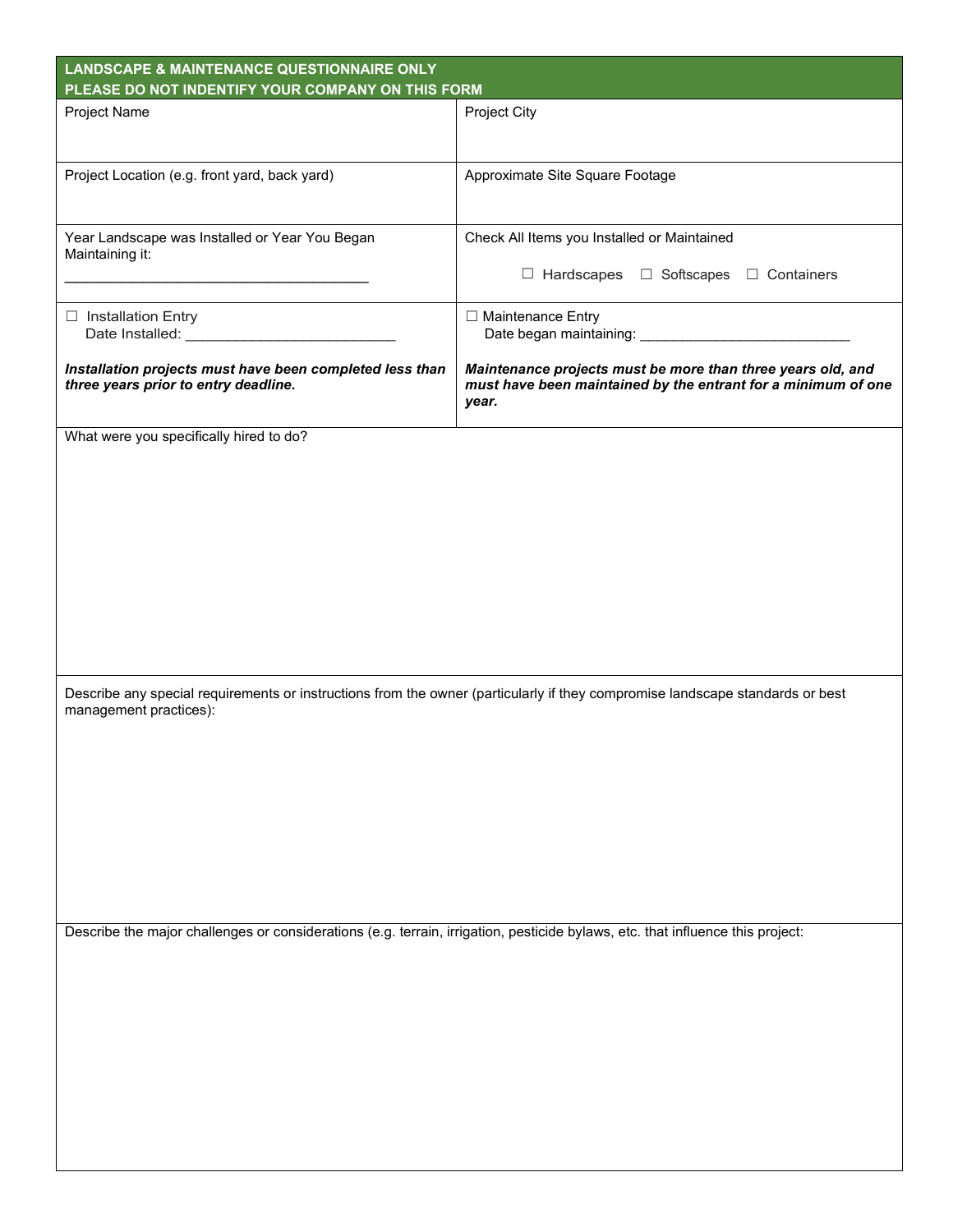INSTALLERS Describe the plan for future maintenance.

MAINTENANCE COMPANIES Describe the extent to which residents play a part in the maintenance of the landscape.

Additional comments (not to exceed 150 words)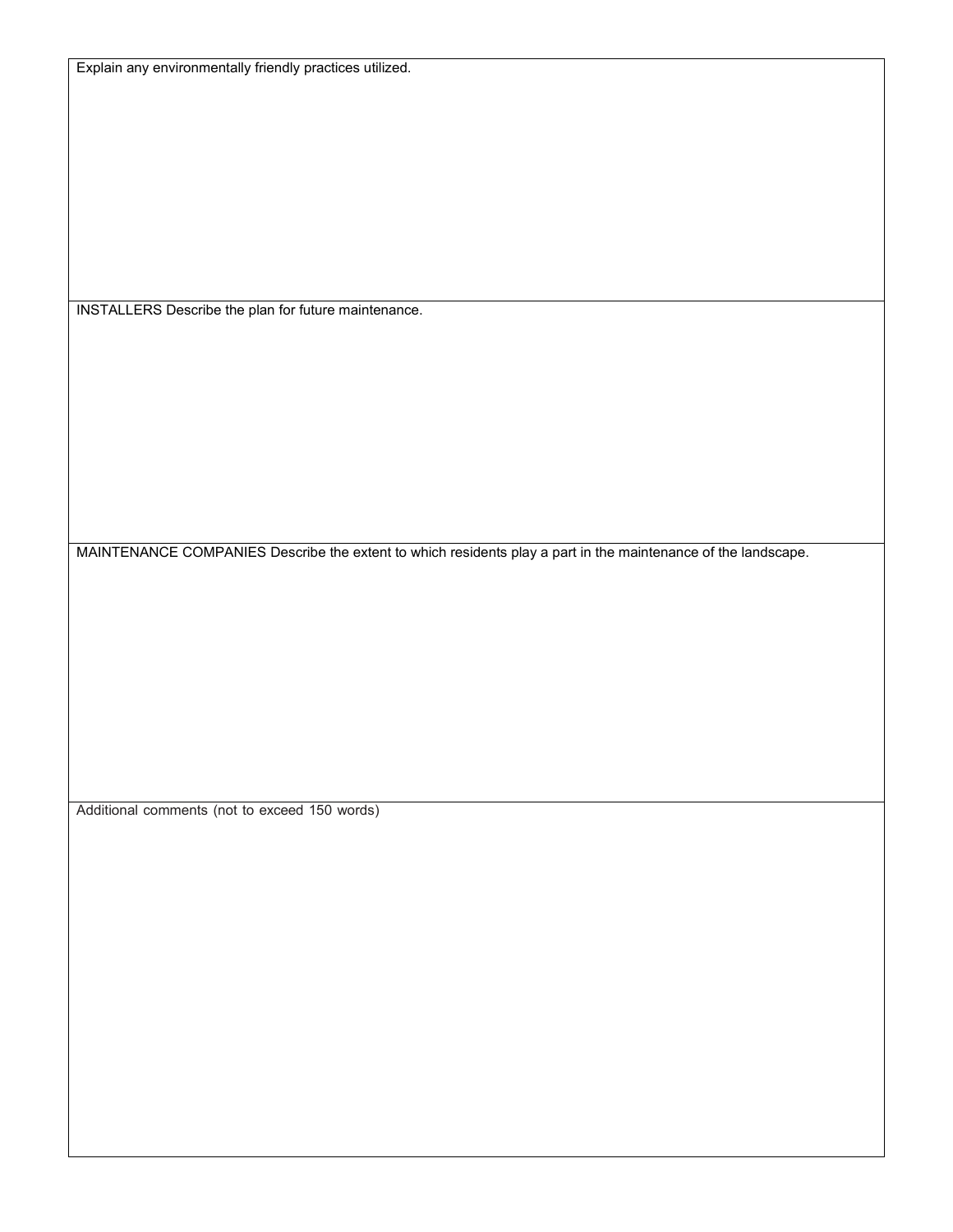| <b>DESIGN ENTRIES ONLY</b><br>PROJECT DESCRIPTION (TO BE COMPLETED BY DESIGNERS SUBMITTING A DESIGN ENTRY)                                                                         |                                                                                                                                  |  |  |
|------------------------------------------------------------------------------------------------------------------------------------------------------------------------------------|----------------------------------------------------------------------------------------------------------------------------------|--|--|
| <b>Overall Scope</b>                                                                                                                                                               | <b>Start &amp; Completion Dates</b>                                                                                              |  |  |
|                                                                                                                                                                                    |                                                                                                                                  |  |  |
| <b>Hardiness Zone</b>                                                                                                                                                              | <b>Existing Site Condition</b>                                                                                                   |  |  |
|                                                                                                                                                                                    |                                                                                                                                  |  |  |
| Description of Design Process                                                                                                                                                      |                                                                                                                                  |  |  |
|                                                                                                                                                                                    |                                                                                                                                  |  |  |
|                                                                                                                                                                                    |                                                                                                                                  |  |  |
|                                                                                                                                                                                    |                                                                                                                                  |  |  |
| Resolution of Challenges, etc.                                                                                                                                                     |                                                                                                                                  |  |  |
|                                                                                                                                                                                    |                                                                                                                                  |  |  |
|                                                                                                                                                                                    |                                                                                                                                  |  |  |
|                                                                                                                                                                                    |                                                                                                                                  |  |  |
| Explanation of special features: structural or specimen plantings                                                                                                                  |                                                                                                                                  |  |  |
|                                                                                                                                                                                    |                                                                                                                                  |  |  |
|                                                                                                                                                                                    |                                                                                                                                  |  |  |
|                                                                                                                                                                                    |                                                                                                                                  |  |  |
| project was to design around the pond, indicate the pond in this section).                                                                                                         | Exclusions: specify existing work that was NOT part of the design (e.g. if a pond was pre-existing part of the landscape and the |  |  |
|                                                                                                                                                                                    |                                                                                                                                  |  |  |
|                                                                                                                                                                                    |                                                                                                                                  |  |  |
|                                                                                                                                                                                    |                                                                                                                                  |  |  |
| Environmental responsibility measures taken                                                                                                                                        |                                                                                                                                  |  |  |
|                                                                                                                                                                                    |                                                                                                                                  |  |  |
|                                                                                                                                                                                    |                                                                                                                                  |  |  |
|                                                                                                                                                                                    |                                                                                                                                  |  |  |
|                                                                                                                                                                                    |                                                                                                                                  |  |  |
|                                                                                                                                                                                    |                                                                                                                                  |  |  |
| <b>PROJECT TEAM RESPONSIBILITIES</b><br>If the project is installed, ensure that the designer and any others who performed work on this project are identified. List the           |                                                                                                                                  |  |  |
| designer, contractor and any subcontractor's involved in the development of this project.<br>*Indicate name, title, business name and in one statement, their role in the project. |                                                                                                                                  |  |  |
|                                                                                                                                                                                    |                                                                                                                                  |  |  |
|                                                                                                                                                                                    |                                                                                                                                  |  |  |
|                                                                                                                                                                                    |                                                                                                                                  |  |  |
|                                                                                                                                                                                    |                                                                                                                                  |  |  |
| LANDSCAPE PLANS CHECKLIST. INCLUDE ALL WITH APPLICATION.                                                                                                                           |                                                                                                                                  |  |  |
| $\Box$ A full set of design plans to scale                                                                                                                                         |                                                                                                                                  |  |  |
| $\Box$ Plans and drawings must be converted to a .PDF file. Include the following:<br>$\Box$ Title block showing client name, site address, scale, north arrow, and date           |                                                                                                                                  |  |  |
| $\Box$ Grading and drainage (existing and proposed)                                                                                                                                |                                                                                                                                  |  |  |
| $\Box$ Hardscape and softscape materials (plant masses may be labeled as a group)                                                                                                  |                                                                                                                                  |  |  |
| $\Box$ Plant list (either on the landscape plan or on a separate list) including common and botanical names, quantities, size<br>and condition of woody and herbaceous plants      |                                                                                                                                  |  |  |
| $\Box$ Layout and dimension plan                                                                                                                                                   |                                                                                                                                  |  |  |
| $\Box$ Construction details (including elevations and cross sections)                                                                                                              |                                                                                                                                  |  |  |
| $\Box$ Other sketches/drawings may also be included, if necessary to illustrate the project                                                                                        |                                                                                                                                  |  |  |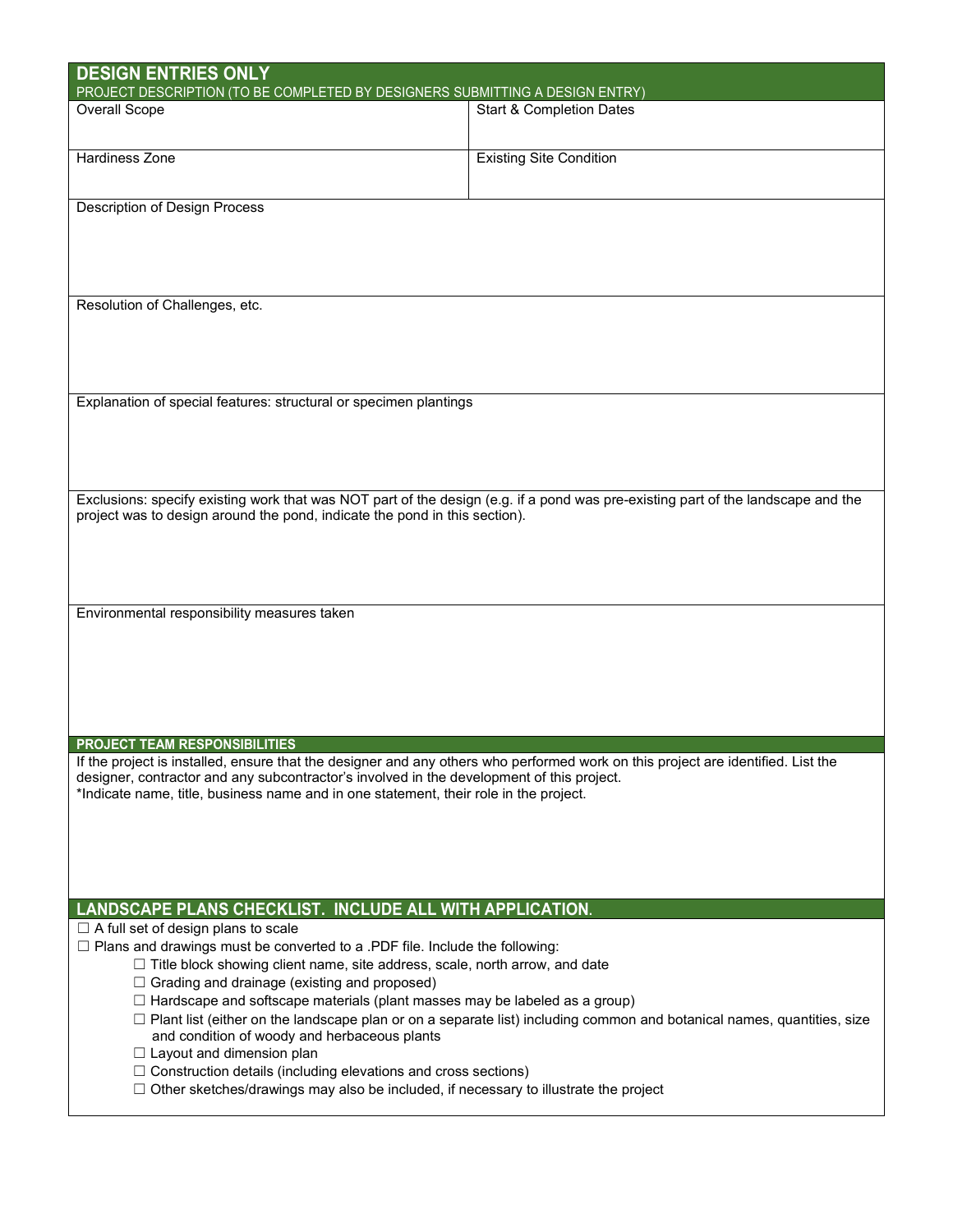|                     |                                                               | PHOTO DESCRIPTIONS MAXIMUM OF 30 PHOTOS: MINIMUM OF 10 BEFORES, MAXIMUM OF 20 AFTERS                                          |
|---------------------|---------------------------------------------------------------|-------------------------------------------------------------------------------------------------------------------------------|
|                     |                                                               | Please DO NOT identify your company on this form! Please identify pictures clearly. E.g. B - Smith Residence - Photo 1        |
|                     | <b>PROJECT NAME</b>                                           | Entrants need to identify or list their top 4 photos, in order of preference for promotional purposes.<br><b>PROJECT CITY</b> |
|                     |                                                               |                                                                                                                               |
|                     | <b>PHOTO FILE NAME</b>                                        | <b>PHOTO DESCRIPTION</b>                                                                                                      |
|                     | Start with 'B' for Before or 'A' for After                    | Maximum 10 words per description                                                                                              |
|                     | Please label the digital copies of the picture<br>as follows: |                                                                                                                               |
|                     | 1 A (project name)                                            |                                                                                                                               |
|                     | 1 B (project name)                                            |                                                                                                                               |
|                     | 2 A (project name)<br>2 B (project name)                      |                                                                                                                               |
| $\mathbf 1$         |                                                               |                                                                                                                               |
|                     |                                                               |                                                                                                                               |
| $\overline{2}$      |                                                               |                                                                                                                               |
|                     |                                                               |                                                                                                                               |
| $\overline{\omega}$ |                                                               |                                                                                                                               |
|                     |                                                               |                                                                                                                               |
| $\overline{4}$      |                                                               |                                                                                                                               |
|                     |                                                               |                                                                                                                               |
| $\overline{5}$      |                                                               |                                                                                                                               |
|                     |                                                               |                                                                                                                               |
| $\overline{6}$      |                                                               |                                                                                                                               |
|                     |                                                               |                                                                                                                               |
| $\overline{7}$      |                                                               |                                                                                                                               |
|                     |                                                               |                                                                                                                               |
| $\overline{8}$      |                                                               |                                                                                                                               |
|                     |                                                               |                                                                                                                               |
| $\overline{9}$      |                                                               |                                                                                                                               |
|                     |                                                               |                                                                                                                               |
| $10$                |                                                               |                                                                                                                               |
|                     |                                                               |                                                                                                                               |
| $\overline{11}$     |                                                               |                                                                                                                               |
|                     |                                                               |                                                                                                                               |
| 12                  |                                                               |                                                                                                                               |
|                     |                                                               |                                                                                                                               |
| 13                  |                                                               |                                                                                                                               |
|                     |                                                               |                                                                                                                               |
| $\overline{14}$     |                                                               |                                                                                                                               |
|                     |                                                               |                                                                                                                               |
| 15                  |                                                               |                                                                                                                               |
|                     |                                                               |                                                                                                                               |
| 16                  |                                                               |                                                                                                                               |
|                     |                                                               |                                                                                                                               |
| $\overline{17}$     |                                                               |                                                                                                                               |
|                     |                                                               |                                                                                                                               |
| 18                  |                                                               |                                                                                                                               |
|                     |                                                               |                                                                                                                               |
| 19                  |                                                               |                                                                                                                               |
|                     |                                                               |                                                                                                                               |